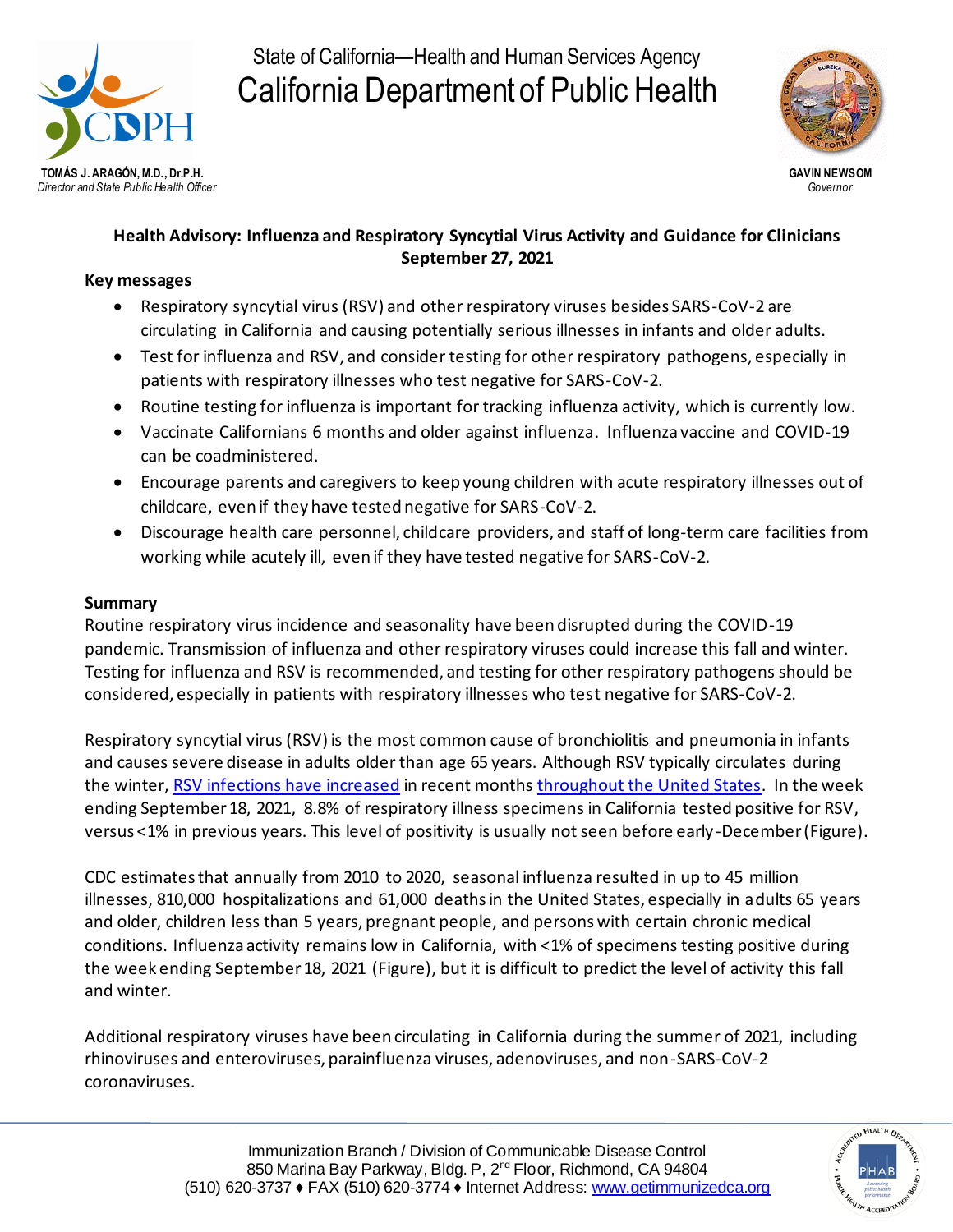CDPH recommends annual influenza vaccination for everyone six months of age and older. Influenza vaccine [can be coadministered](https://www.cdc.gov/vaccines/covid-19/clinical-considerations/covid-19-vaccines-us.html#Coadministration) with COVID-19 vaccine without regard to timing. Antiviral treatment is available for the treatment of influenza infections. Palivizumab prevents severe RSV illness in infants and young children who are at high risk. The American Academy of Pediatrics (AAP) has published [interim guidance for using palivizumab during the current increase in RSV infections](https://services.aap.org/en/pages/2019-novel-coronavirus-covid-19-infections/clinical-guidance/interim-guidance-for-use-of-palivizumab-prophylaxis-to-prevent-hospitalization/) to supplement its [standard recommendations for prophylaxis,](https://pediatrics.aappublications.org/content/134/2/415.full) and CDPH has released a [Health Advisory](https://urldefense.com/v3/__https:/click.icptrack.com/icp/relay.php?r=54298540&msgid=201828&act=O6I2&c=1685203&destination=https*3A*2F*2Feziz.org*2Fassets*2Fdocs*2F2021Aug18OffSeasonRSVActivitySummer.pdf&cf=9345&v=ad51f6016544e2f171a7a5508decffbf2dc6a54eeece1ac4acb7debf62f8df5b__;JSUlJSUl!!AvL6XA!j7LDND3GkcvMNKO4o1tv0f1W9YpG9EGZoxy_Gva6uxy8NMvsLnBE5qUcmpFJ0f393uRZRQ$) highlighting these recommendations. Persons with acute respiratory symptoms should stay home while ill, especially those who work in health care or long-term care, and those who attend or work in childcare.

#### **Figure: Percentage of Respiratory Pathogen Detections at Clinical Sentinel Laboratories, 2020–2021**



\*Coronaviruses identified include common human coronaviruses 229E, NL63, OC43, and HKU1 and do NOT include SARS-CoV-2

#### **For more information**

- [Influenza \(Flu\) | CDC](https://www.cdc.gov/flu/index.htm)
- [Who Needs a Flu Vaccine and When | CDC](https://www.cdc.gov/flu/prevent/vaccinations.htm)
- [People at Higher Risk of Flu Complications | CDC](https://www.cdc.gov/flu/highrisk/index.htm)
- [What You Should Know About Flu Antiviral Drugs | CDC](https://www.cdc.gov/flu/treatment/whatyoushould.htm)
- [RSV \(Respiratory Syncytial Virus\) | CDC](https://www.cdc.gov/rsv/index.html)